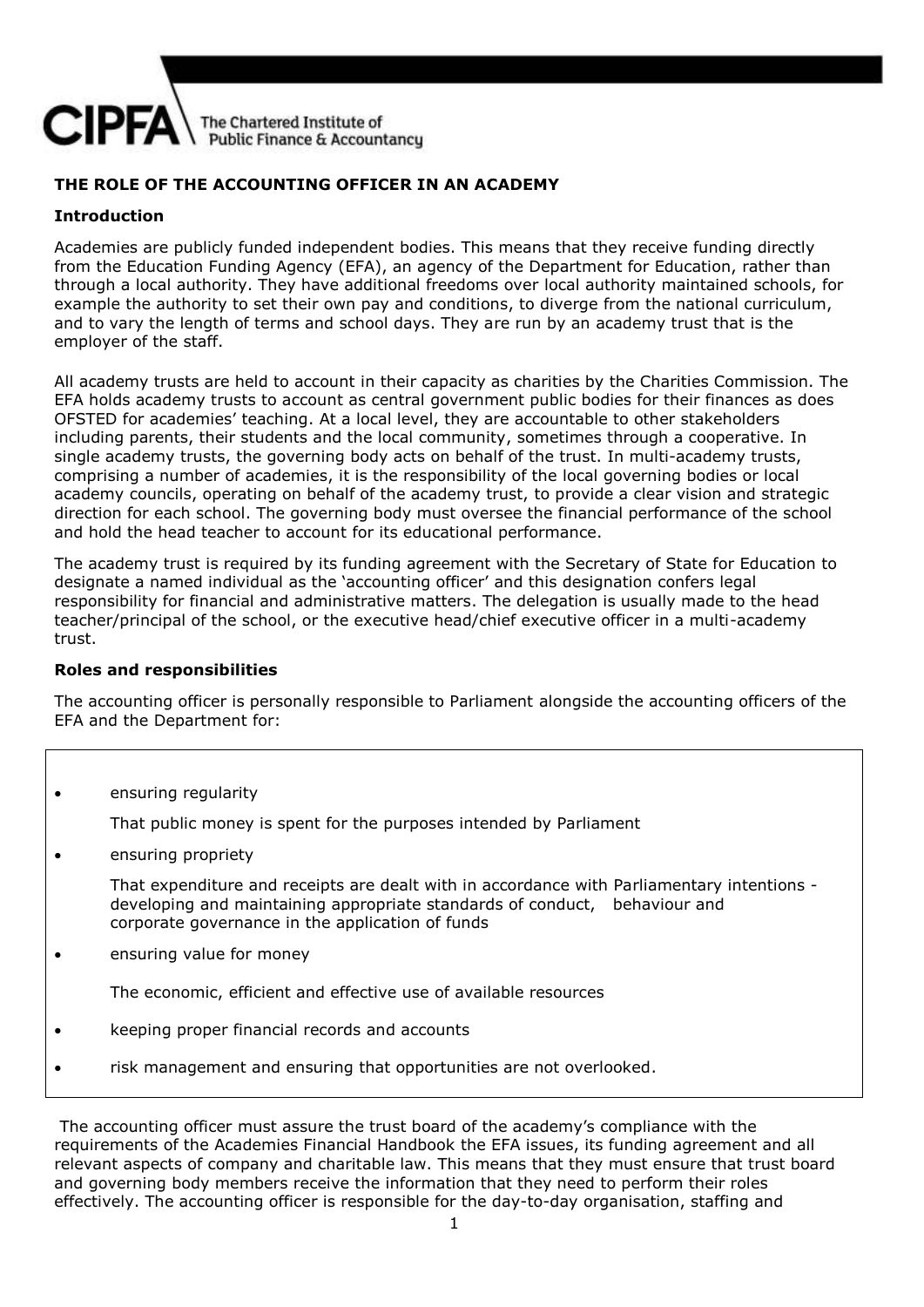management of the academy trust. The accounting officer must undertake a leadership role, including setting high standards of financial probity and financial management, and ensuring that these are communicated to staff.

Academies are required to include a governance statement in the annual report of the academy trust. This must set out information on the governance framework of the academy trust and confirm that the trustees have undertaken their responsibility for ensuring effective management systems, including financial monitoring and control systems, are in place. This statement must be signed on behalf of the board by the chair of trustees (usually) and the accounting officer. As part of the accounting officer role, he or she must also sign the annual *Statement on regularity, propriety and compliance* to declare to the EFA that their personal responsibilities to Parliament for the resources under their control have been met and note any significant fraud identified during the year.

## **What this means in practice**

In practice, the accounting officer is the key individual who links the accountability and governance structures of the academy. He or she is a member of the governing body of the academy and must ensure that the academy acts within its powers and that its policies reflect legislative requirements, national policies and local requirements. At the same time, he or she must ensure that the academy trust's operating capacity is aligned with these requirements including its staffing, financial management and control environment. In all its actions, the accounting officer must ensure the academy trust acts in the public interest.

In practice, the accounting officer does not do this all on their own. Many of the tasks, for example drafting policies, running finance systems and processes, and HR support, are delegated to other members of staff.

## **Supporting the accounting officer – the role of the chief financial officer**

Whilst accountability for financial matters cannot be delegated, in the day to day financial management of the academy, the accounting officer will inevitably need to place reliance on the work of the chief financial officer (CFO) or lead finance professional which the academy trust board is required by the Academies Financial Handbook to appoint. It is essential, therefore, that the person appointed as CFO has the accounting officer's trust, and they must be able to work well together. Their roles and responsibilities should be clearly set out so that tensions between the two do not arise, and the CFO should be appropriately qualified and experienced. The following paragraphs set out how the CFO can assist the accounting officer in his or her role.

#### *Decision making*

An academy trust must be rigorous in its decision making - the reasons for decisions should be explicit and the supporting information should be recorded. Trustees, governors, and staff should be supported through the availability of appropriate financial advice for all major resource committees including finance (or equivalent) committee, the audit committee, and the governing body(ies). The CFO has a key role to play in ensuring that members of these bodies have the timely, robust and impartial information that they need, together with meaningful financial analysis. This also means that the CFO should be actively involved in and able to bear influence on all material business decisions whenever and wherever they are taken. It is therefore essential that the CFO is a member of the senior management team.

Following on from the above, as part of his or her role, the accounting officer is required to advise the governing body of the academy trust if an action or policy could be contrary to the requirements of the Academies Financial Handbook or EFA guidance. He or she should be able to rely on the CFO to assist in carrying out this role.

#### *Internal control and risk management*

To assist the accounting officer, the CFO should lead the agreement and implementation of a scheme of financial delegation and maintenance of a framework of financial controls and procedures for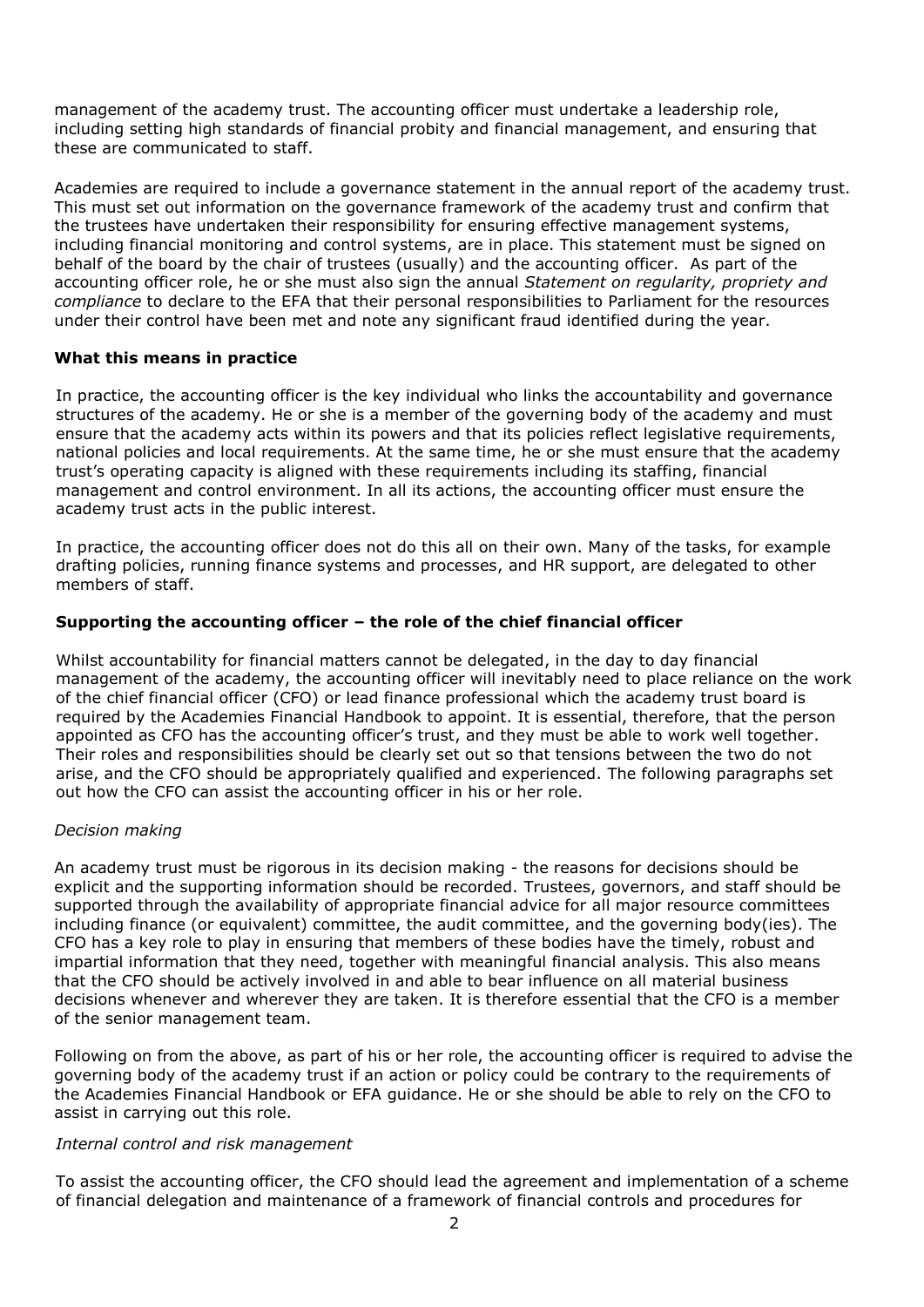managing financial risks. He or she and must also determine accounting processes and oversee financial management procedures that enable the institution to budget and manage within its overall resources. At the most fundamental level this means ensuring robust systems of risk management and internal control, that financial control is exercised consistently, and that the organisation implements appropriate measures to protect its assets from fraud and loss.

Internal control extends beyond financial control. Academy trusts have a duty to implement processes to review regularly the risks they face across all their operations with a view to reducing that risk to acceptable levels. It is useful for the CFO to help the accounting officer in his or her role by taking the lead in ensuring that risk management and internal control are embedded in all ongoing operations.

The CFO should also have a specific role with regard to stewardship. This includes ensuring that the governance structures in the academy trust include a clear scheme of delegation to committees and staff and that they codify financial control, internal control, risk management and assurance, as well as defining a framework of financial accountabilities and reporting. This means that the CFO will ensure that clear financial regulations and operating procedures are established and work effectively and that they are updated on a regular basis and understood by all in the academy trust to secure probity. He or she will also ensure that the scheme of financial delegation is complied with.

#### *Monitoring the academy's financial position*

The accounting officer, governing body(ies) and senior management must monitor the academy's financial position regularly. To assist in monitoring the academy's financial position, the CFO should have responsibility for drawing up budgets, financial targets and performance indicators to help assess delivery. The CFO also has an important role in ensuring necessary financial information and advice is provided to decision makers across the institution.

#### *Value for money*

Securing value for money (economy, efficiency and effectiveness) releases resources for higher priorities within an academy trust. The accounting officer should ensure that value for money is the concern of all managers, but it is helpful for the CFO to take the lead in co-ordinating and facilitating a culture of efficiency. The CFO has a key role to play in balancing control and compliance with value creation and performance. Additionally, the CFO can have a key role in developing and improving procurement practice in an academy trust. This may also include ensuring that ethical values influence procurement policy.

#### *Accounting records and statements*

Academy trusts are required to keep proper accounting records and to prepare annual financial statements in accordance with the accounts directions issued by the funding body. This specifies that financial statements should be prepared in accordance with *Accounting and Reporting by Charities: Statement of Recommended Practice* (SORP). The accounting officer should be able to rely on the CFO to ensure that financial statements are prepared promptly and meet the reporting requirements: the law, financial reporting standards and professional standards as reflected in the SORP.

#### *Leadership*

The accounting officer must undertake a leadership role across the academy trust. This will mean, together with the other trustees and governing body members, determining the strategic direction of the academy trust and its academies (where relevant), and also being responsible for turning policy aspirations into reality. The accounting officer should look to the CFO to align financial planning with the institution's vision and strategic objectives and to develop financial forecasts and budgets that illustrate that the institution's strategy is realistic and capable of being delivered.

It will also mean leading the academy trust through example – by acting as a role model and behaving in accordance with the seven principles of public life. The trust board and governing